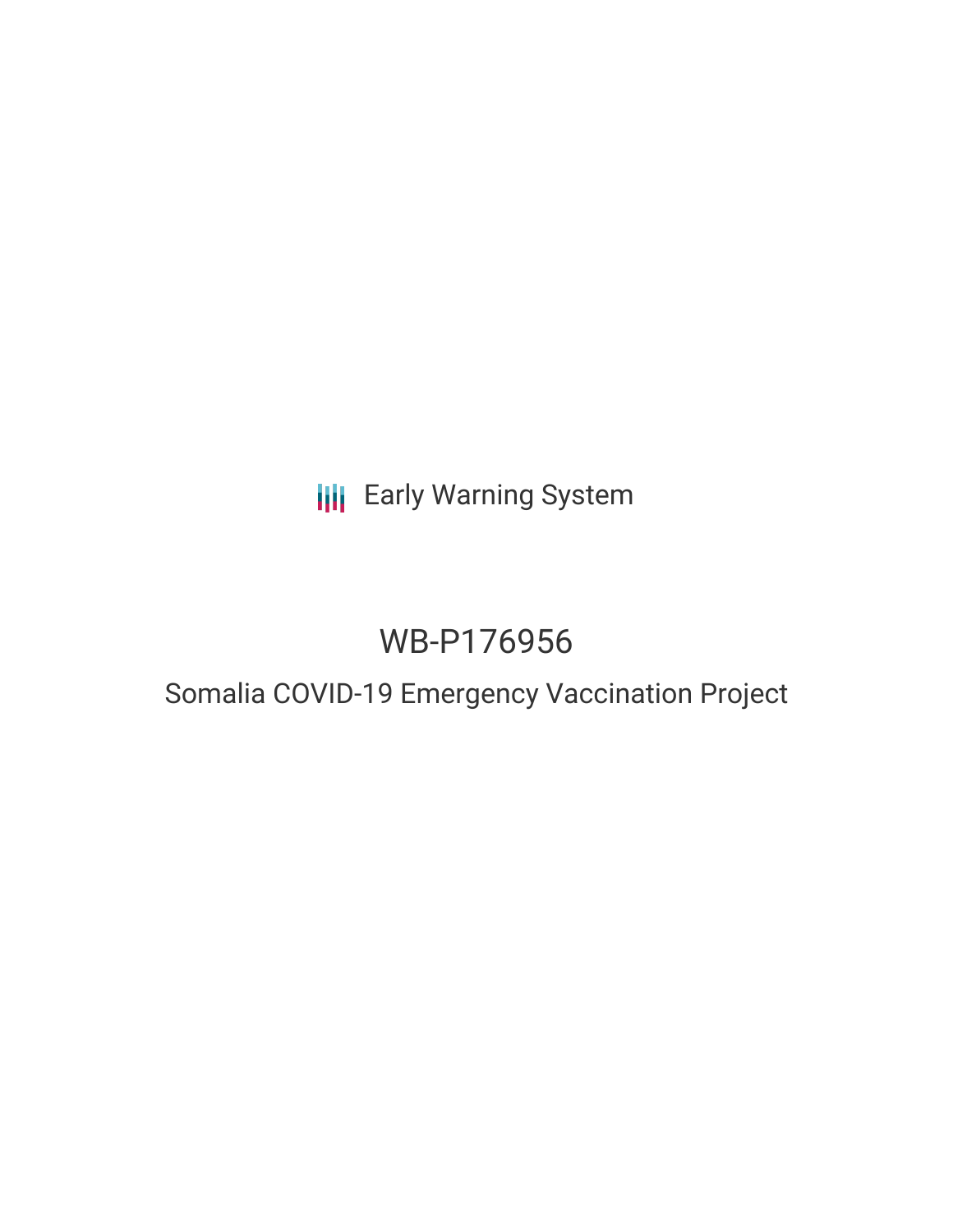

#### **Quick Facts**

| <b>Countries</b>               | Somalia                              |
|--------------------------------|--------------------------------------|
| <b>Financial Institutions</b>  | World Bank (WB)                      |
| <b>Status</b>                  | Proposed                             |
| <b>Bank Risk Rating</b>        | U                                    |
| <b>Borrower</b>                | <b>Federal Government of Somalia</b> |
| <b>Sectors</b>                 | <b>Education and Health</b>          |
| <b>Investment Amount (USD)</b> | \$45.00 million                      |
| <b>Project Cost (USD)</b>      | $$45.00$ million                     |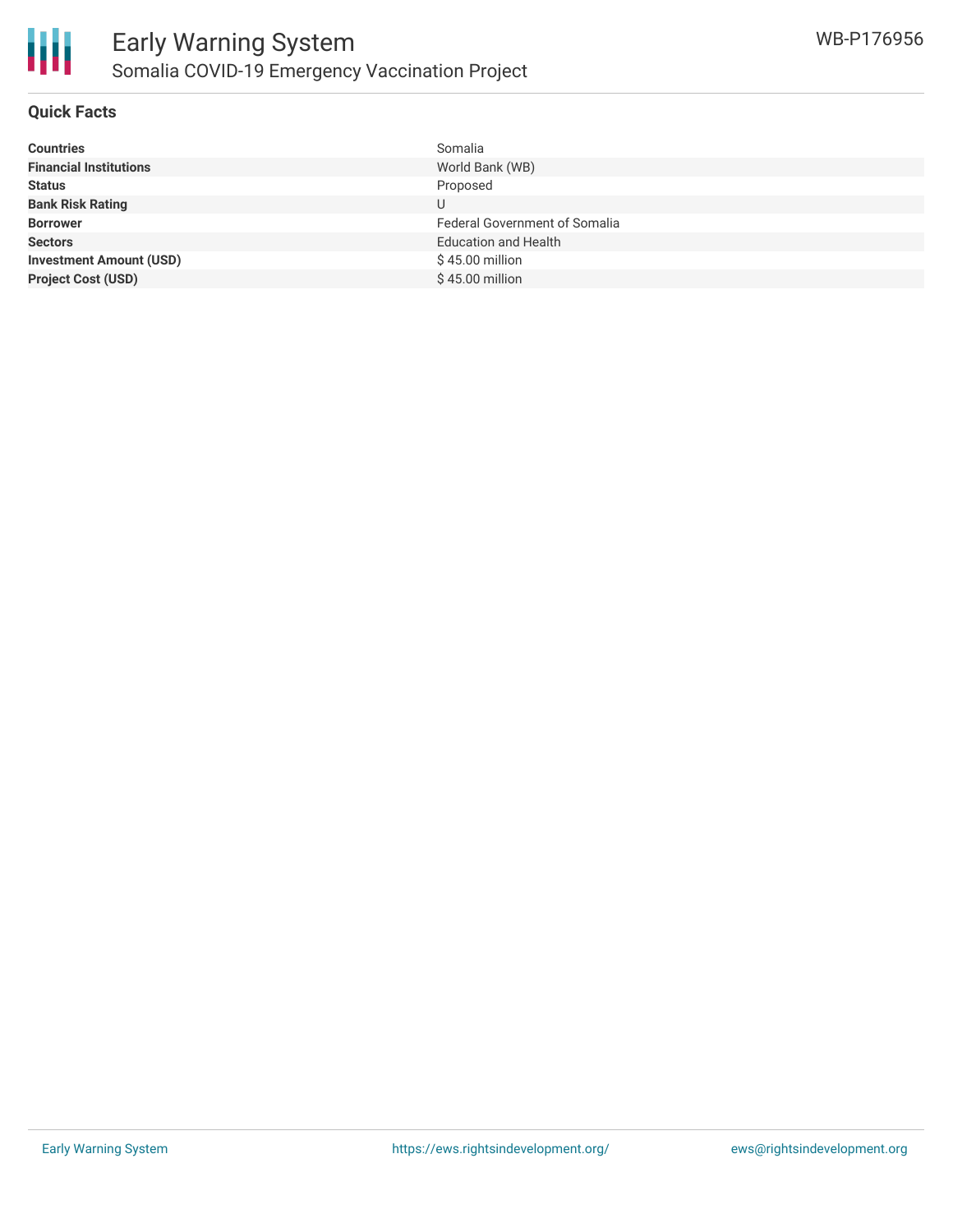

### **Project Description**

According to WB website, the project aims to support the Government of Somalia to acquire, manage and deploy COVID-19 vaccines and to strengthen its pandemic preparedness, response, and health system's capacity.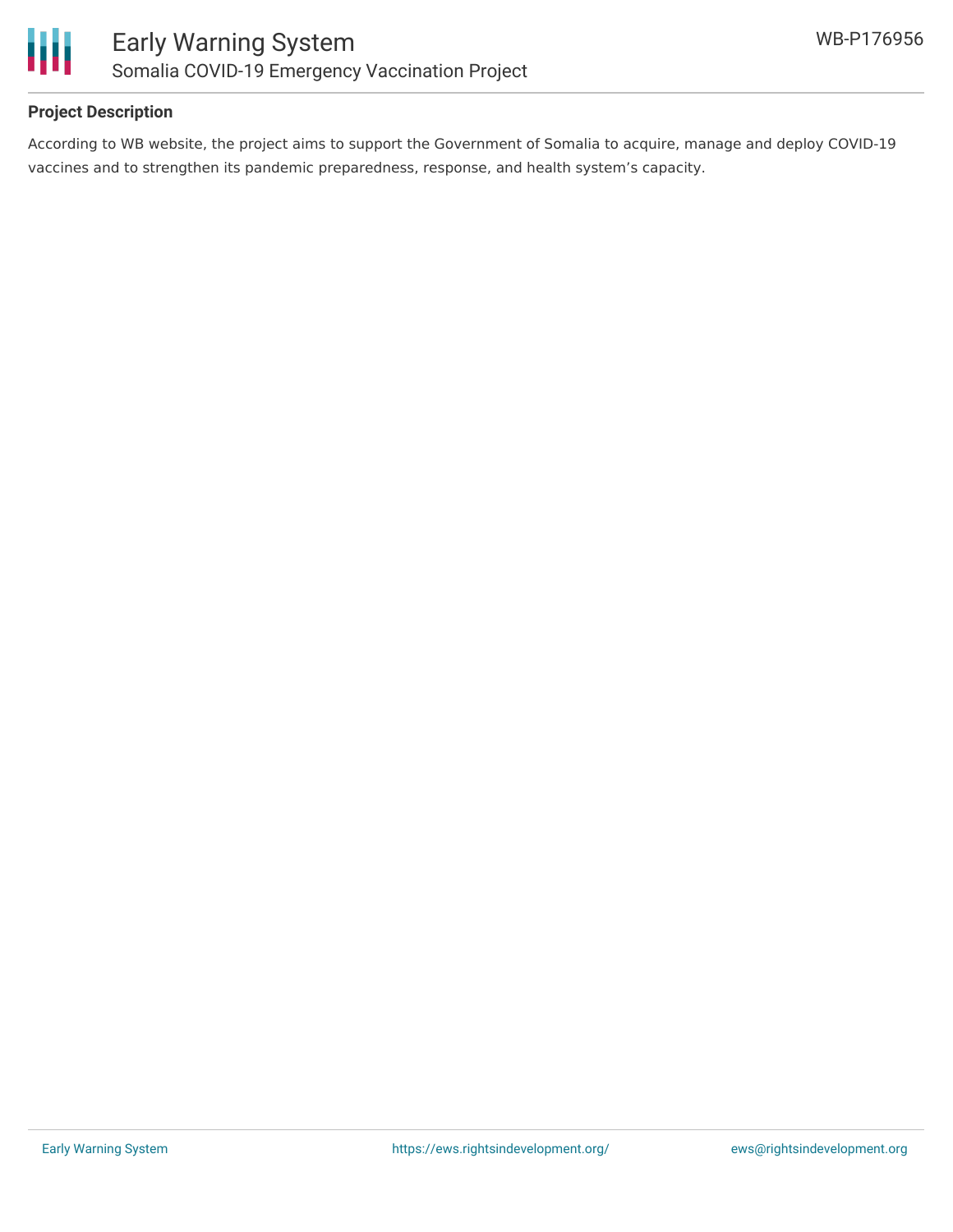

### **Investment Description**

World Bank (WB)